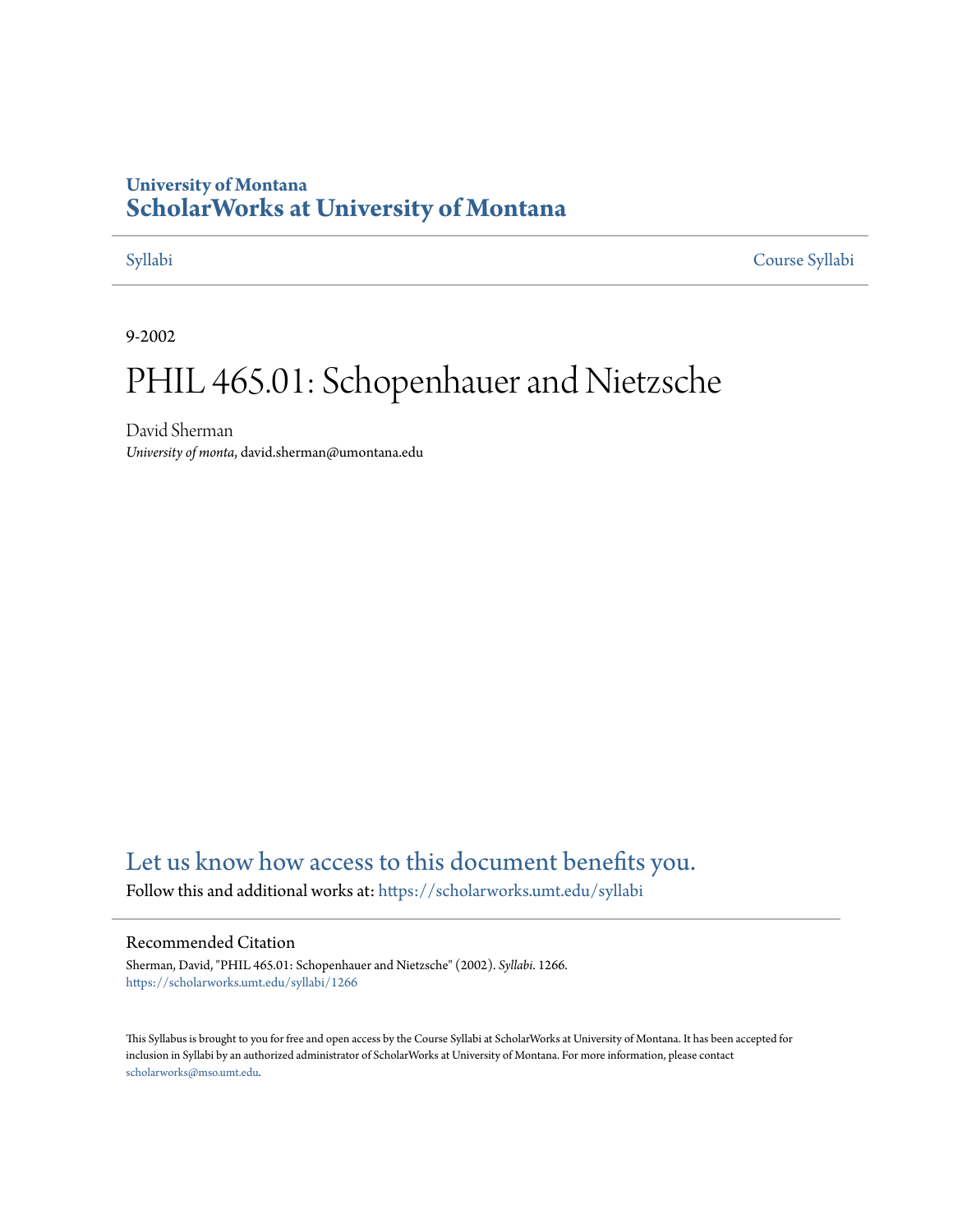#### **SCHOPENHAUER AND NIETZSCHE PHIL 465, SECTION 01 (73532) DAVIDSON HONORS COLLEGE, ROOM 118 TR 12:40-2:00 PM FALL SEMESTER 2002**

Professor: David Sherman Office Hours: TR 2-3 and by appt.<br>
Office: LA 153, ext. 2607 Email: dsherman @selway.umt.edu Email: dsherman@selway.umt.edu

### **COURSE DESCRIPTION:**

In the aftermath of the heady days of the early nineteenth century — when the enlightenment seemed on the verge of realizing its promise in Germany through the political labors of Napoleon and the philosophical ones of Hegel — the sociopolitical scene, as well as the philosophy that it gave rise to, turned sour. Hegel's optimism, easily apprehended in the *Phenomenology of Spirit*, evaporated, as evidenced by the *Philosophy of Right*, in which he nominally defends the Prussian State and says of philosophy that it merely "paints its grey in grey." The pessimism of these times is best captured, however, by Schopenhauer's masterpiece, *The World as Will and Representation.* Rejecting the pretensions of the Hegelian philosophy, in which reason manifests itself in the movement of history, Schopenhauer returns with a vengeance to the dualities inherent within Kant's "critical philosophy" -- and, even as compared with Kant, makes no attempt to mediate these dualities. In response to what he takes to be the travails of an existence marked by alternating pain and boredom, Schopenhauer offers two options: willing against the will (Buddhism) and (disinterested) art. Nietzsche, who is heavily influenced by Schopenhauer's thought in his earlier writings, increasingly distances himself from it in the name of affirming life, while maintaining the emphases on will (will to power) and aesthetic experience (very interested) that were the cornerstones of Schopenhauer's notion of transcendence.

We shall begin the course with the *The World as Will and Representation.* We shall then consider the effects of this book on Nietzsche's early works, most notably *The Birth of Tragedy*. Then, moving toward Nietzsche's so-called "middle period," we shall consider his literary masterpiece, *Thus Spake Zarathustra,* as well as *The Gay Science.* We shall conclude by considering two extremely important works from Nietzsche's later period, namely, *The* Genealogy of Morals and Twilight of the Idols.

### **REQUIRED TEXTS:**

Schopenhauer *World as Will and Idea,* Vol. 1 (tr. Berman), Everyman ("WWI")

Nietzsche *The Birth of Tragedy* (tr. Whiteside), Penguin ("BT") *The Portable Nietzsche* (tr. Kaufmann), Penguin ("\_\_\_-PN") *The Gay Science* (tr. Kaufmann), Vintage ("GS") *On the Genealogy of Morals and Ecce Homo* (tr. Kaufmann), Vintage ("GM")

#### **COURSE REQUIREMENTS AND EVALUATION:**

Your grade for the course will be based upon two exams (30% each) and one paper due at the end of the semester (40%). For undergraduates, this paper should be at least 3000 words; for graduate students, at least 4500 words.

In addition I reserve the right to modify your overall grade by one increment on the basis of your attendance and class participation, which shall include a short presentation on a section (or sections) from *Thus Spake Zarathustra.*